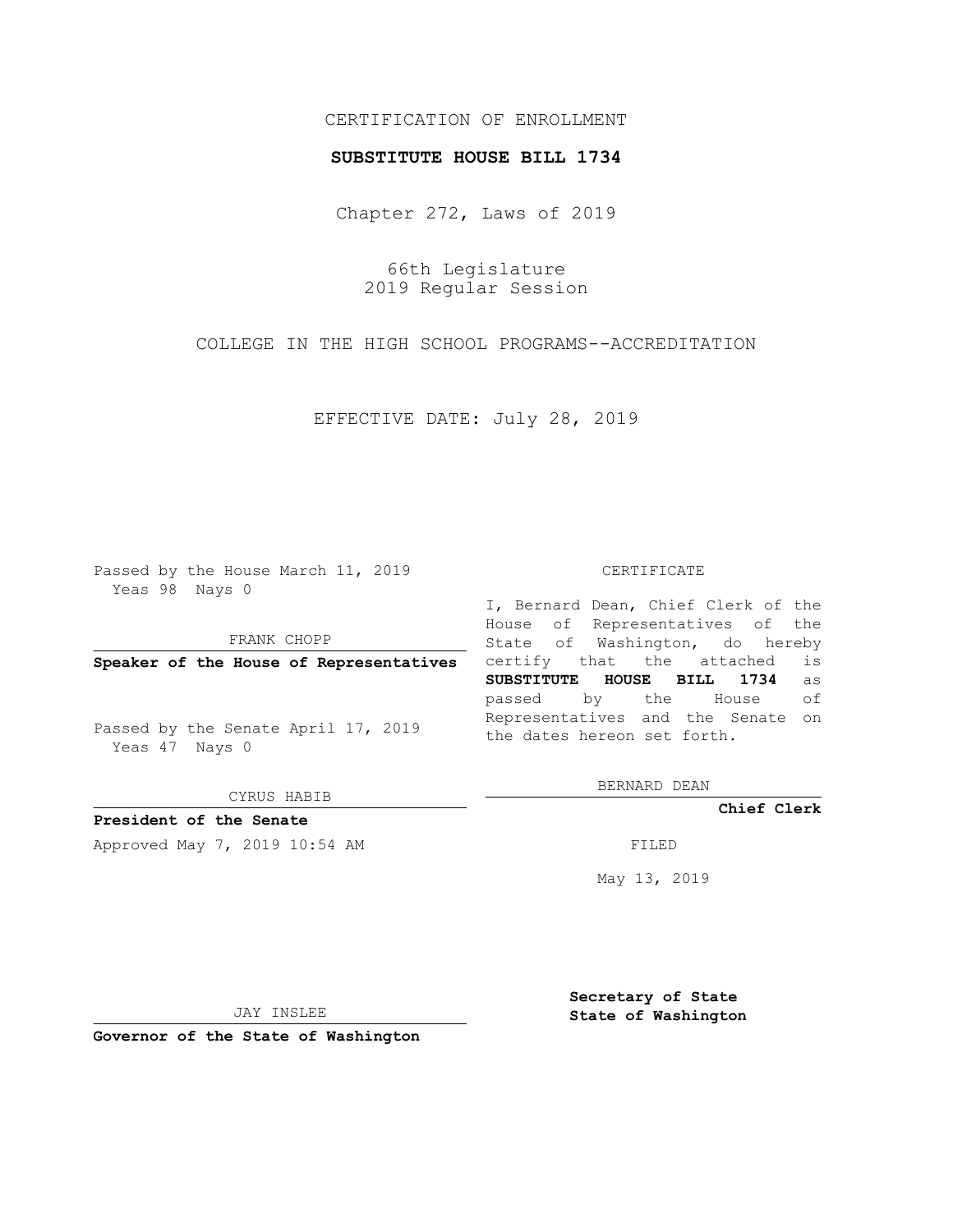## **SUBSTITUTE HOUSE BILL 1734**

Passed Legislature - 2019 Regular Session

**State of Washington 66th Legislature 2019 Regular Session**

**By** House College & Workforce Development (originally sponsored by Representatives Leavitt, Boehnke, Van Werven, Slatter, Jinkins, and Santos)

READ FIRST TIME 02/20/19.

 AN ACT Relating to accreditation standards for college in the high school programs; and adding a new section to chapter 28B.10 RCW.

BE IT ENACTED BY THE LEGISLATURE OF THE STATE OF WASHINGTON:

 NEW SECTION. **Sec. 1.** A new section is added to chapter 28B.10 5 RCW to read as follows:

 (1) To establish a uniform standard by which concurrent enrollment programs and professional development activities may be measured, any college or university offering concurrent enrollment program courses at a public high school, or college in the high school programs under RCW 28A.600.290, must receive accreditation by a national accrediting body for concurrent enrollment by the 2027-28 12 school year.

 (2) Any college or university engaged in concurrent enrollment program courses at a public high school, or college in the high school programs under RCW 28A.600.290, during or before the 2019-20 academic year that are not accredited by a national accrediting body for concurrent enrollment must continue to meet the same quality and eligibility standards and obtain approval in a manner consistent with the procedure established by rules adopted under RCW 28A.600.290 for the college in the high school program until the program is accredited by a national accrediting body for concurrent enrollment.